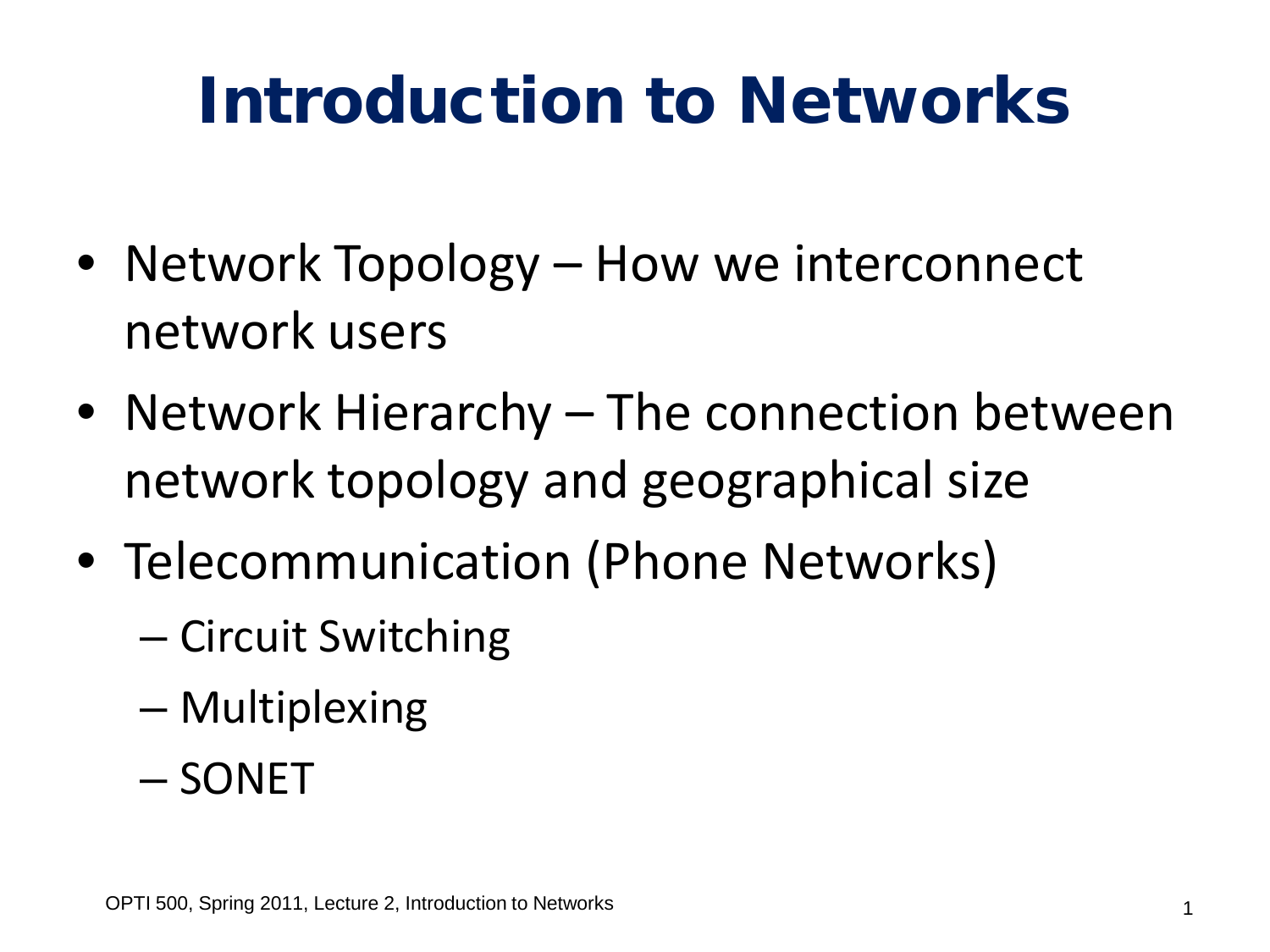# The Simplest Network Topology

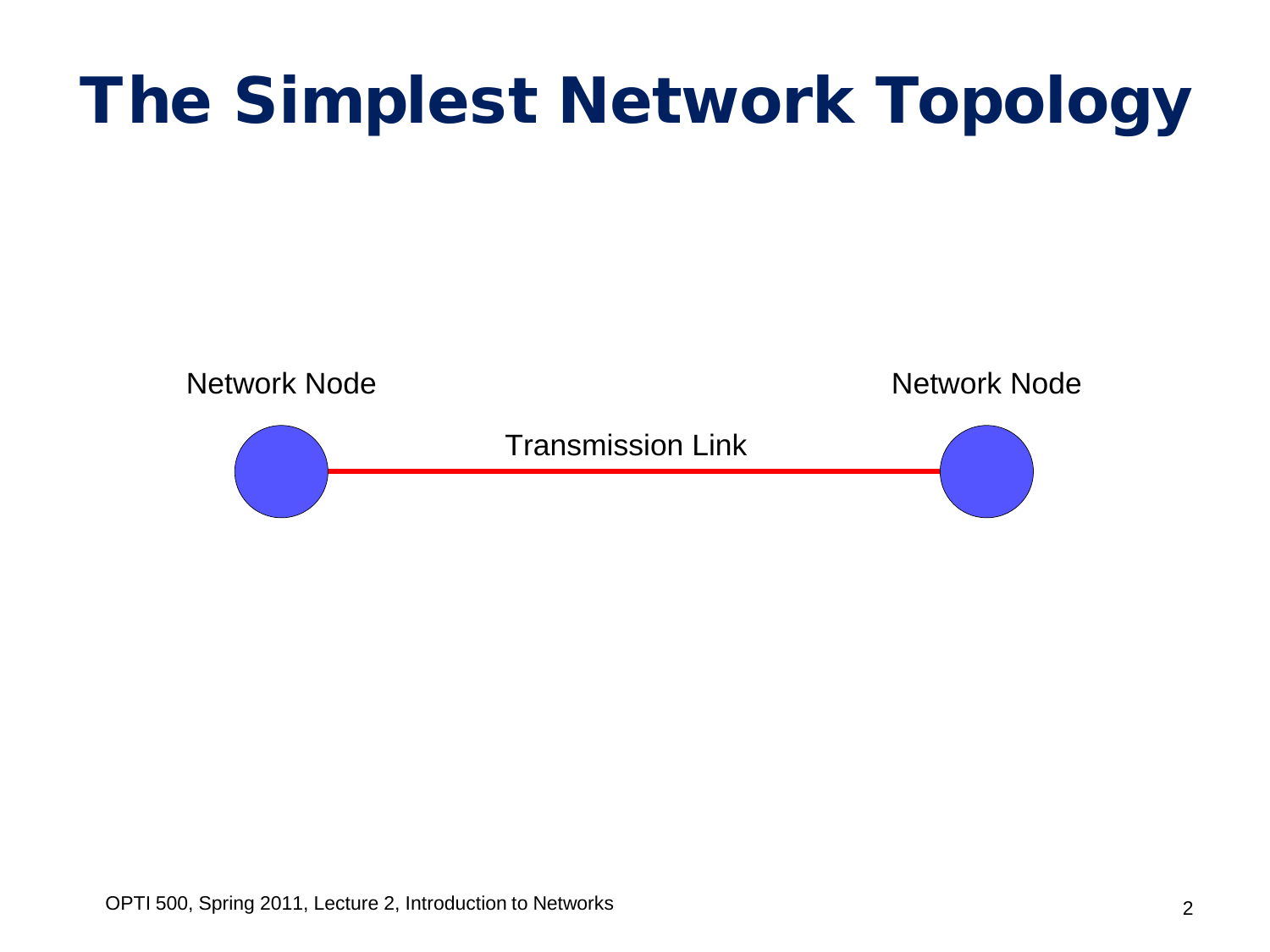

- Very easy to add a device to the bus
- Common topology for connecting devices by Ethernet
- The network must handle "Collisions"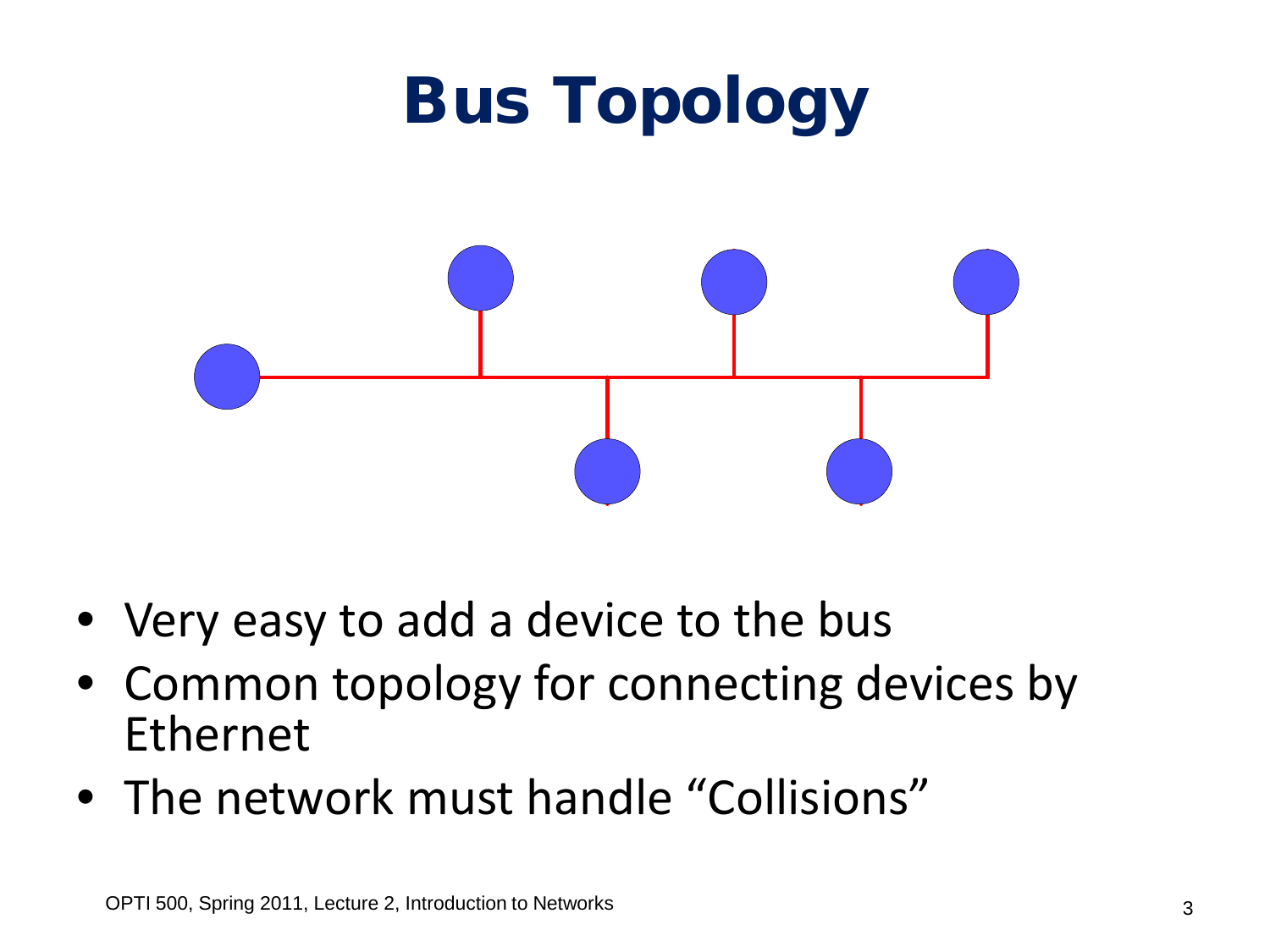

• Devices easily added by connecting them to the hub, but may require more wiring than a bus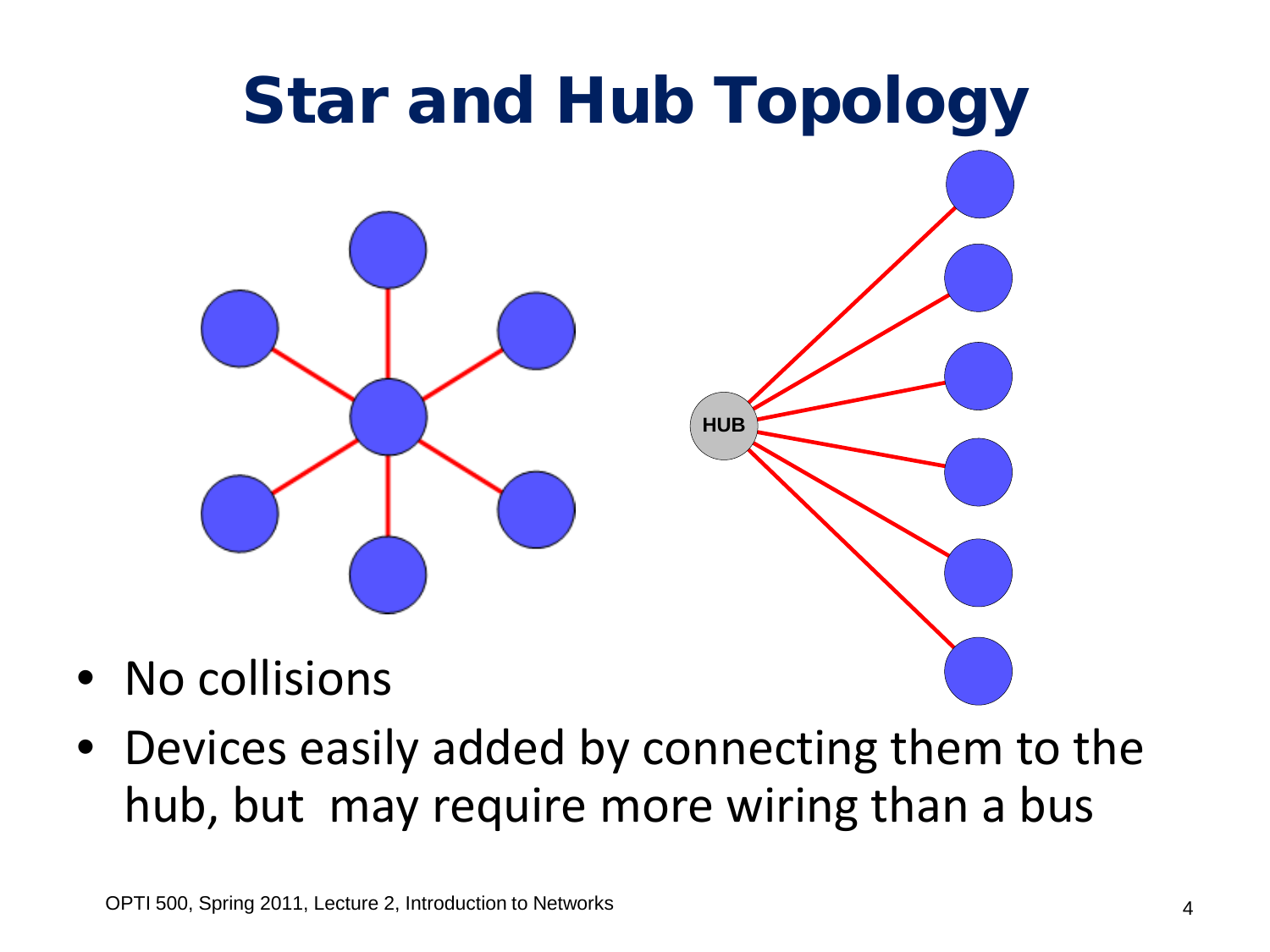#### Recovery from Link Failure



• A link failure isolates a node in a network with star topology until the link can be repaired.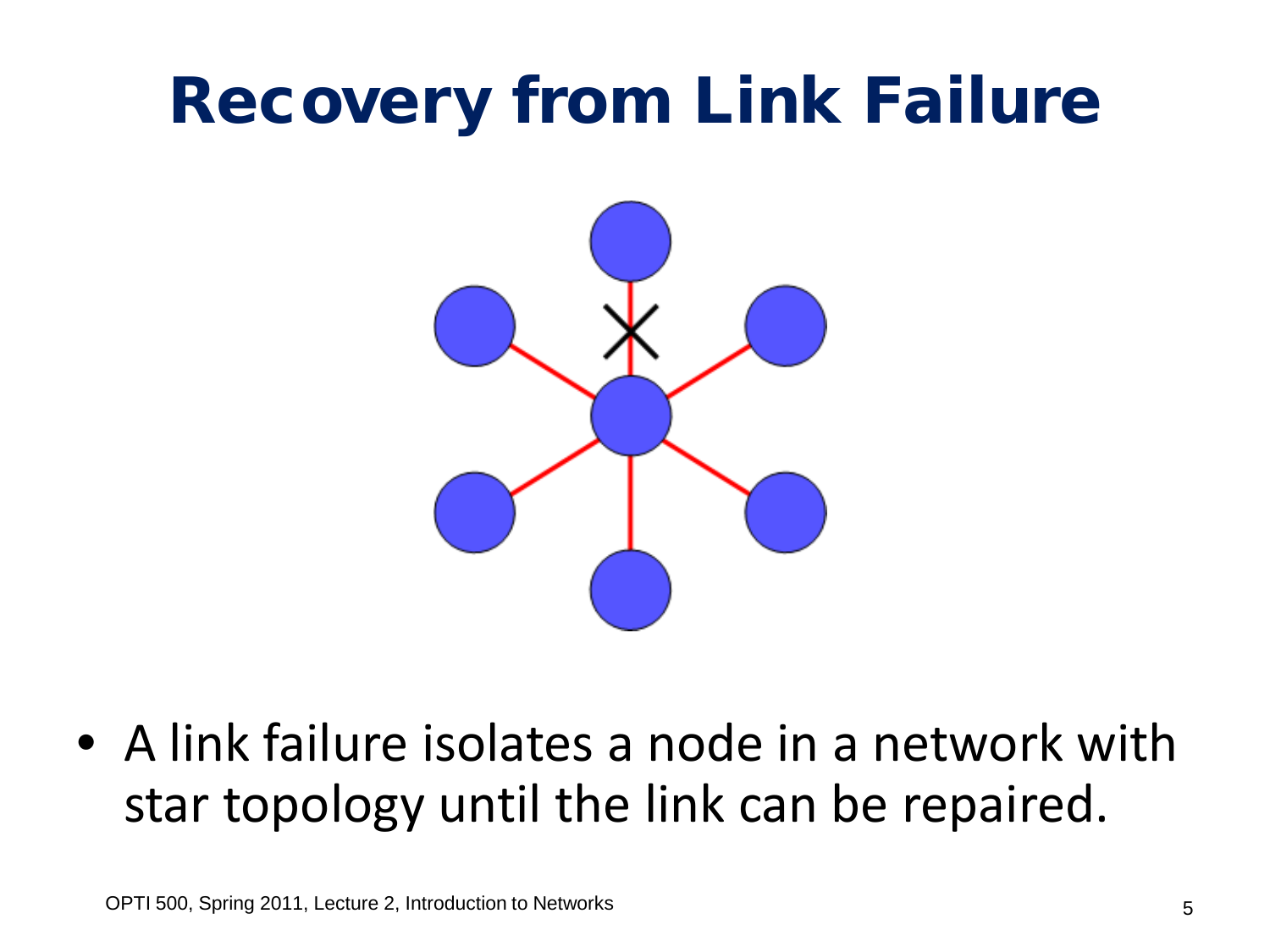

• A ring is the simplest topology for which all nodes remain connected after a link failure.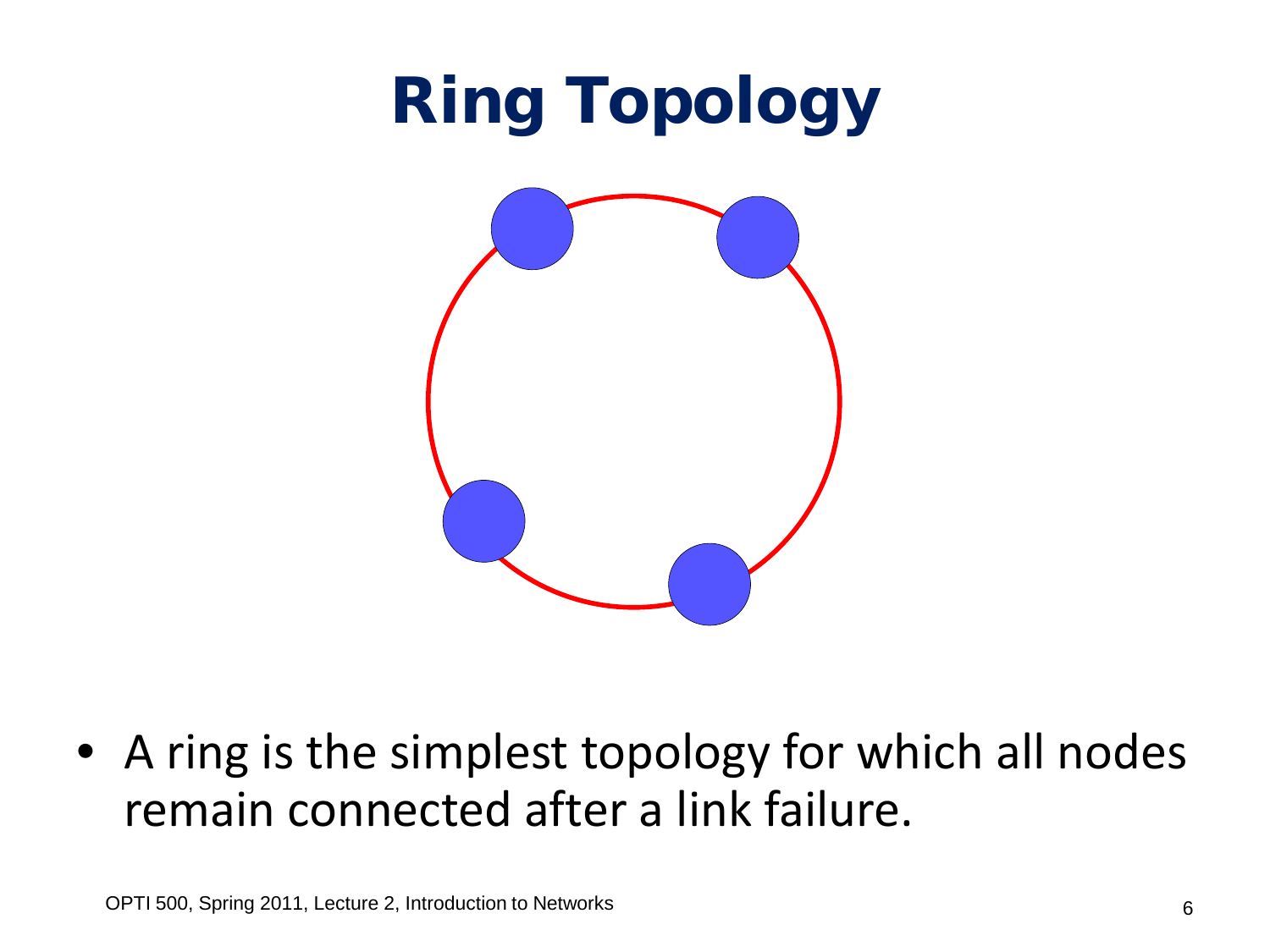### Dual Rings



• Dual uni-directional rings, with working (W) and protection (P) rings are are part of the popular SONET networking protocol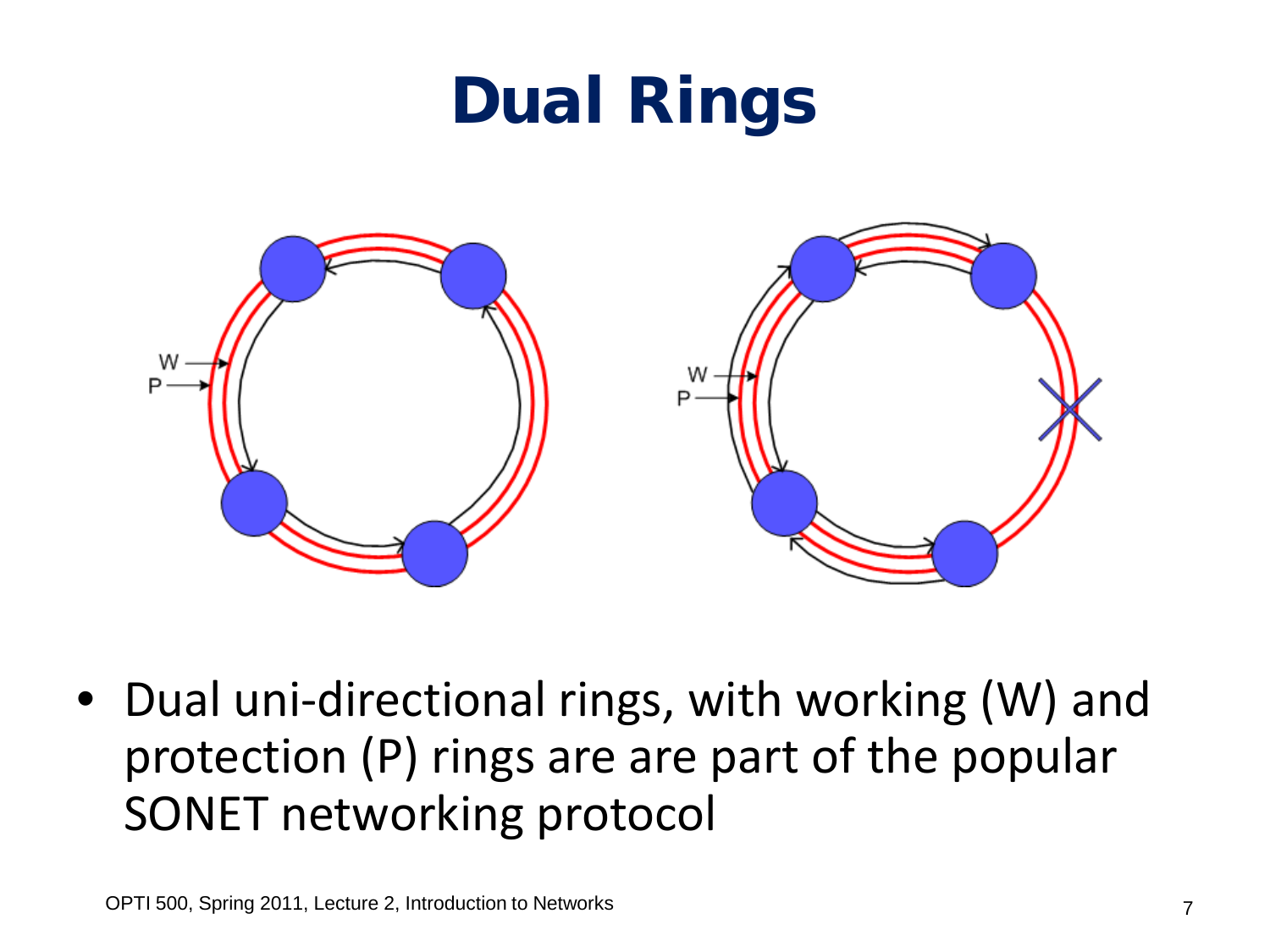# Mesh Topology



• Mesh networks are used to connect nodes that are distributed over large geographical areas.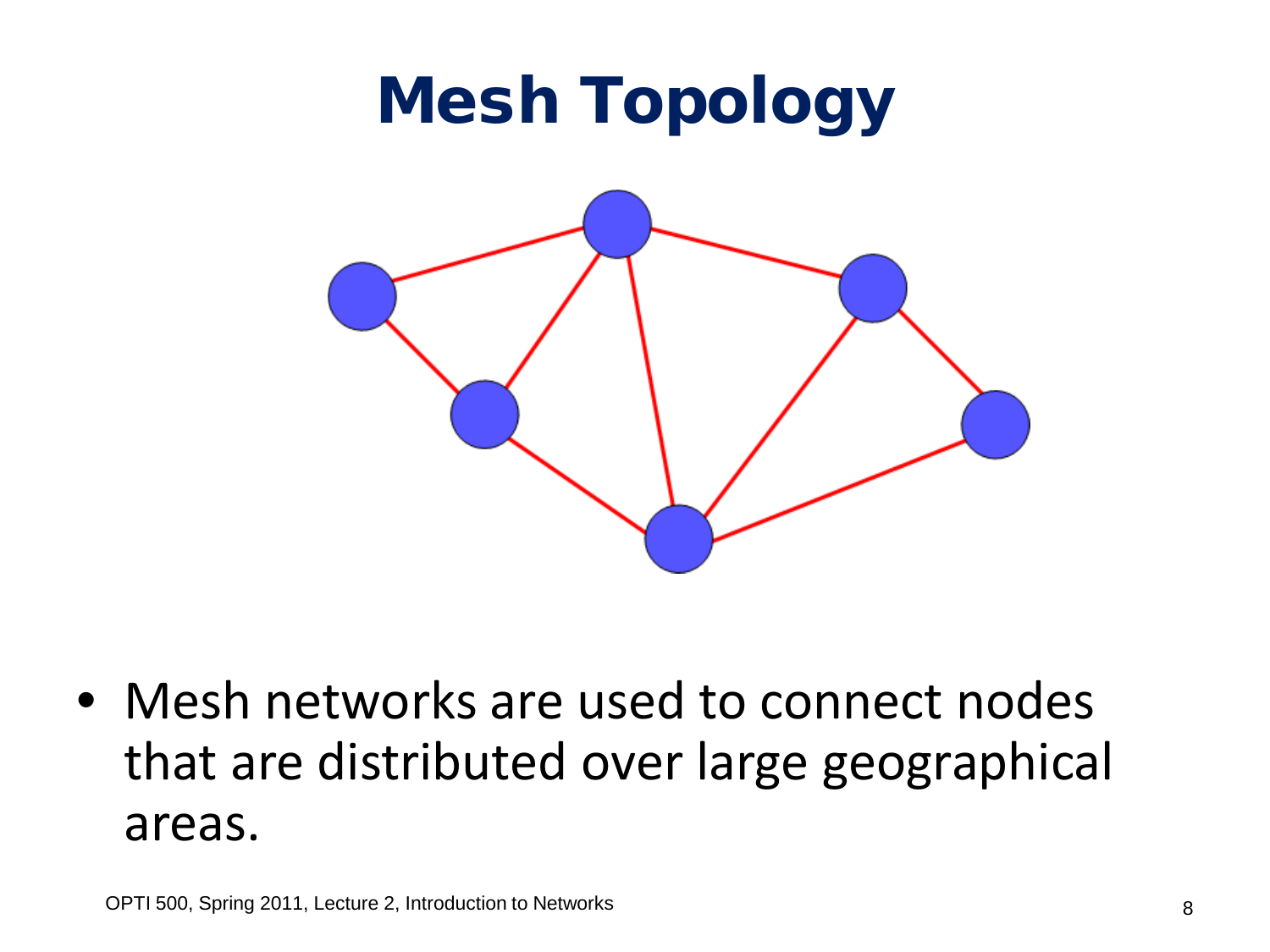#### Recovery from Link Failure



• Networks with mesh topology are robust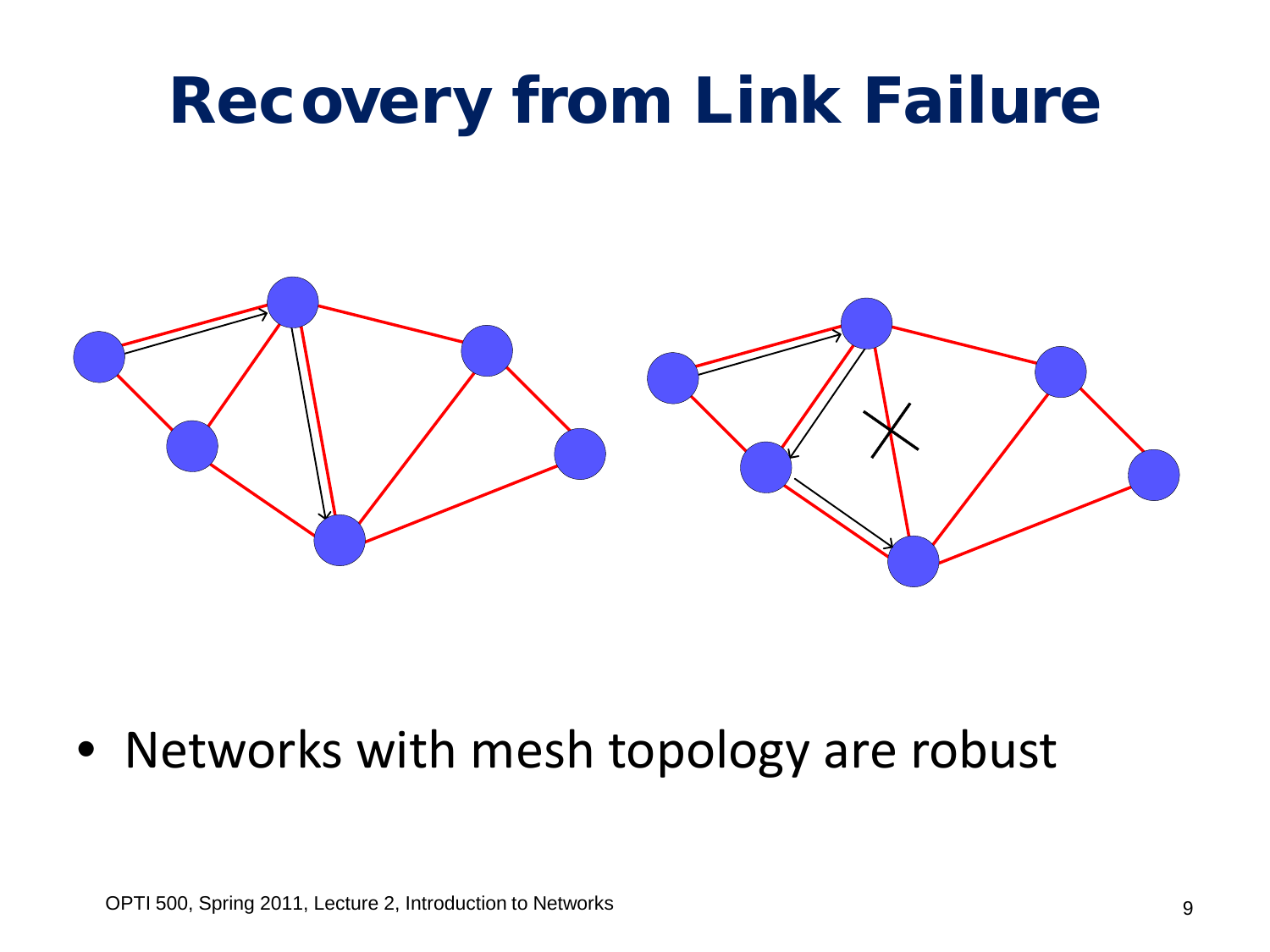#### Network Hierarchy

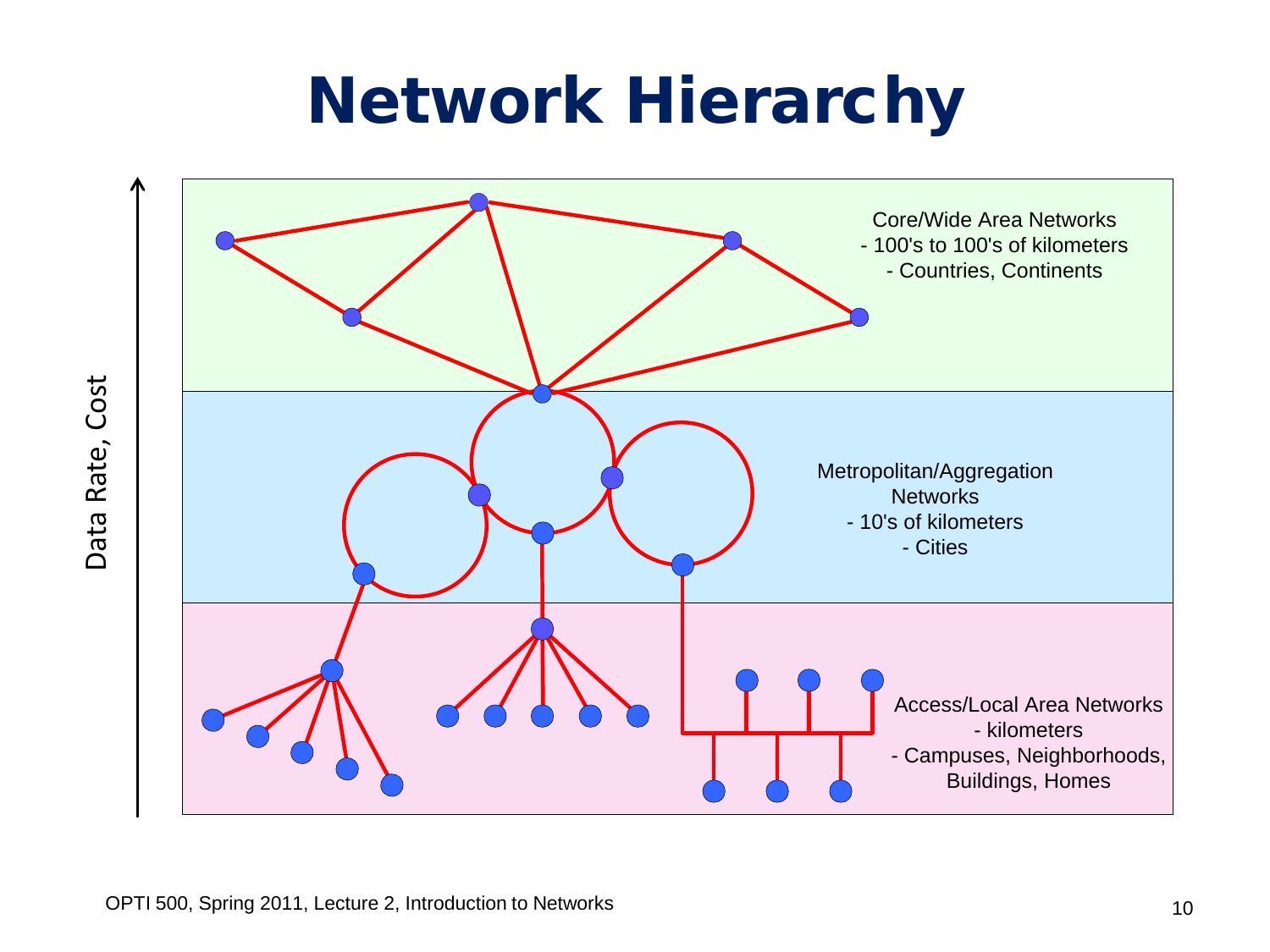### Optical Networks



• Transmission links are lengths of optical fiber (or free-space beam paths) that may have components inserted that condition the optical signal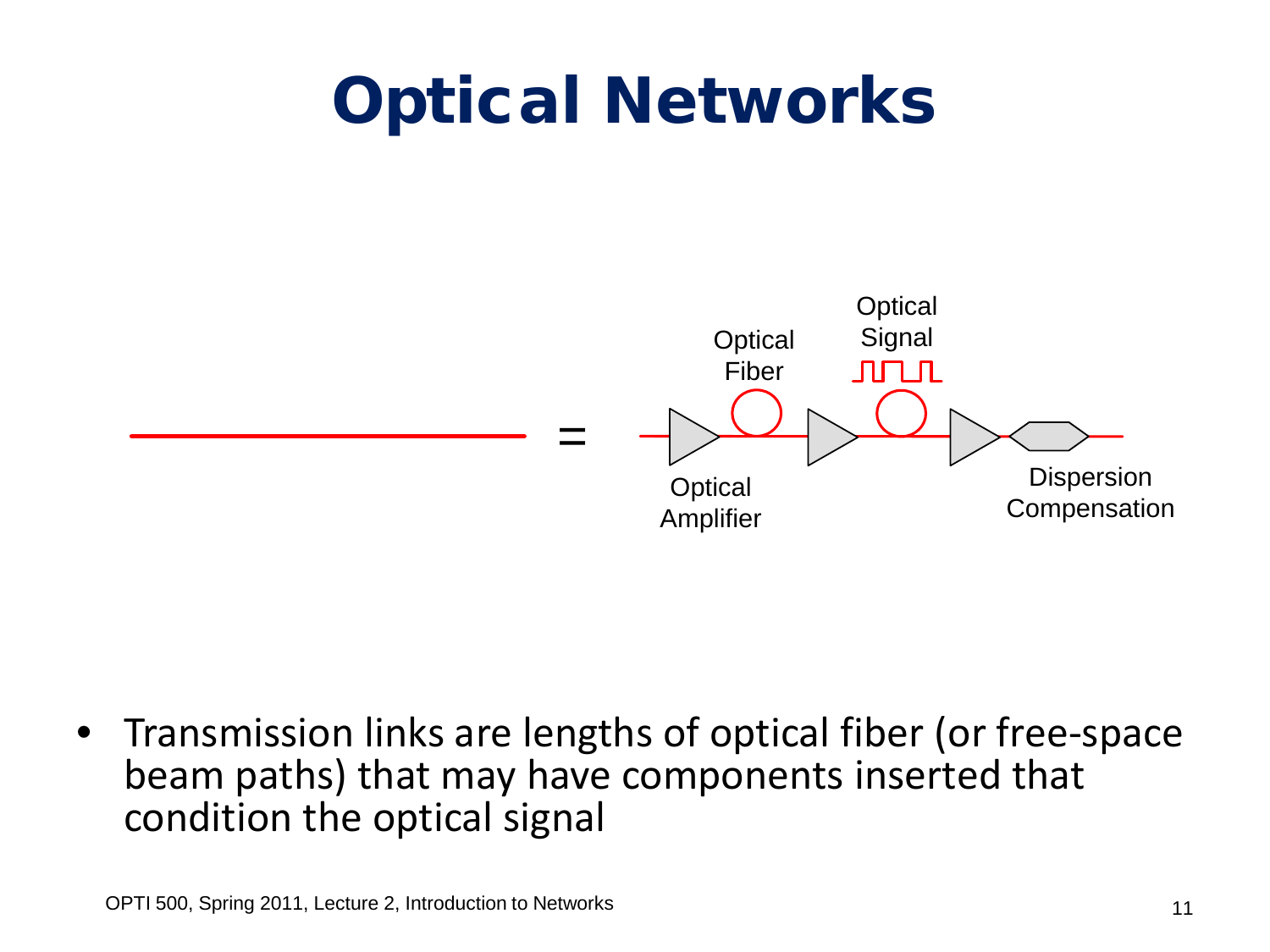# Optical Network Nodes



• Most nodes contain one or more optical transceivers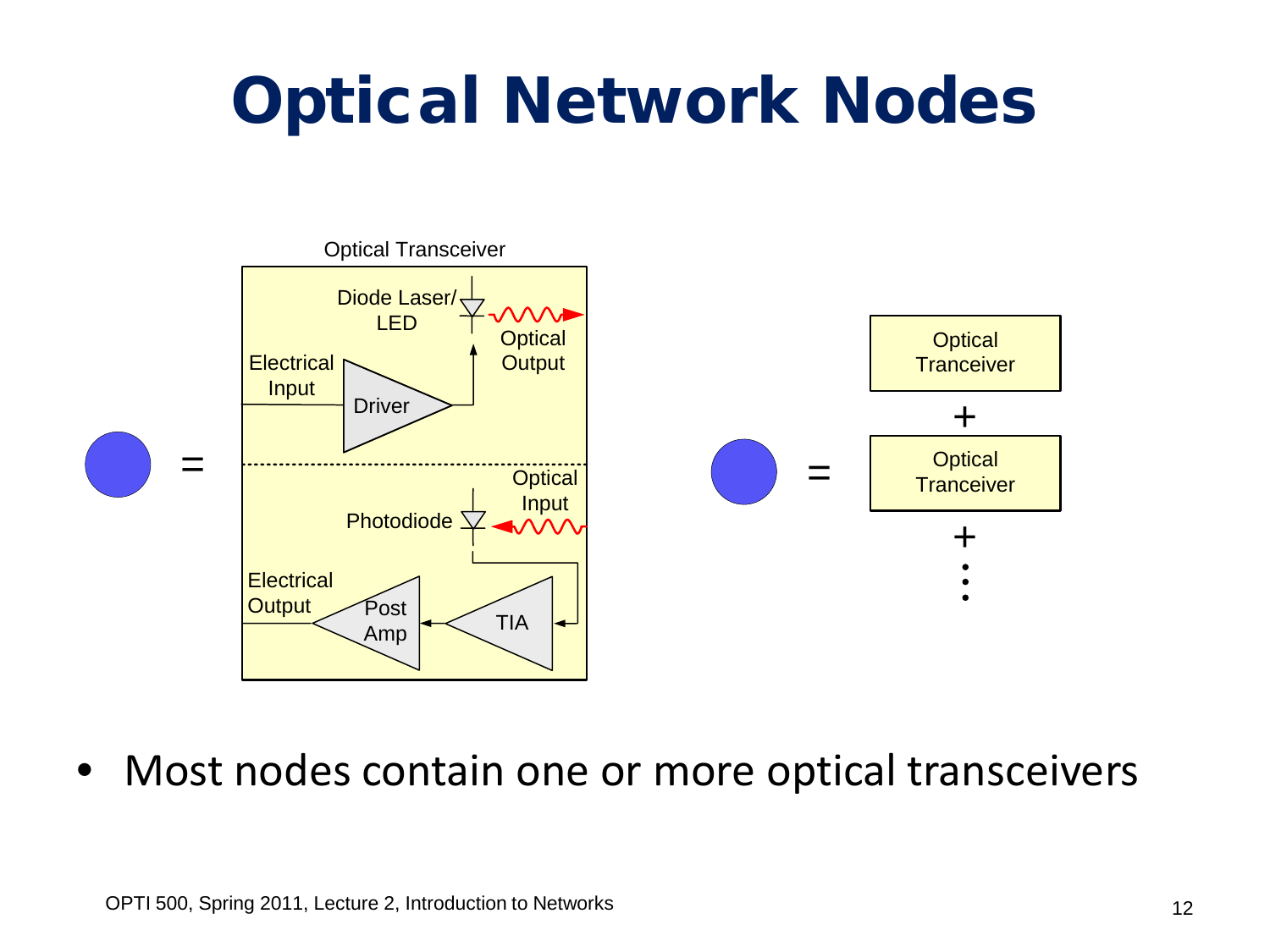## Optical Network Nodes



• Nodes such as an add-drop multiplexer, process data in the electrical domain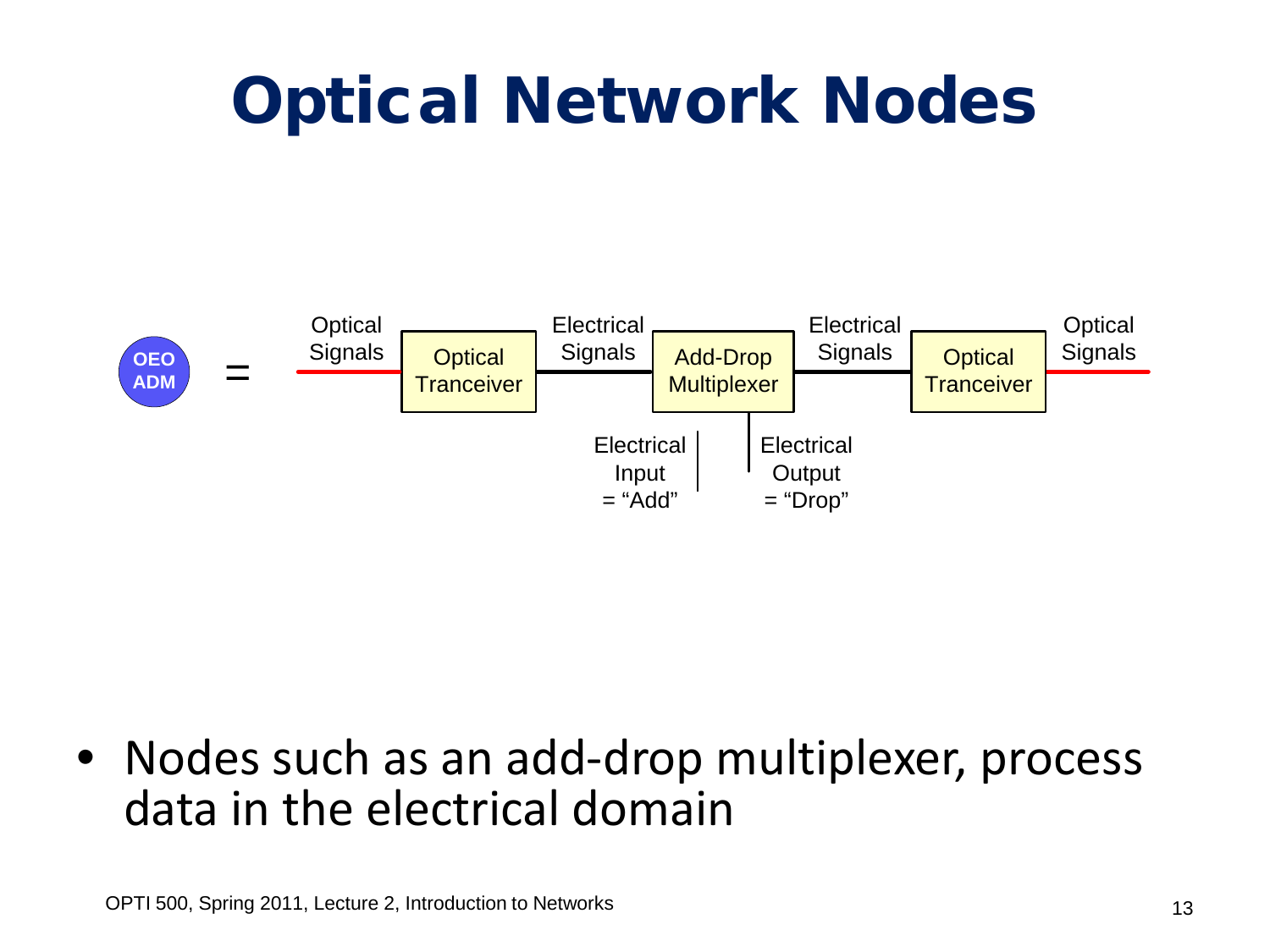### "O-O" Optical Network Nodes



• "Transparent" optical-to-optical nodes are becoming more common.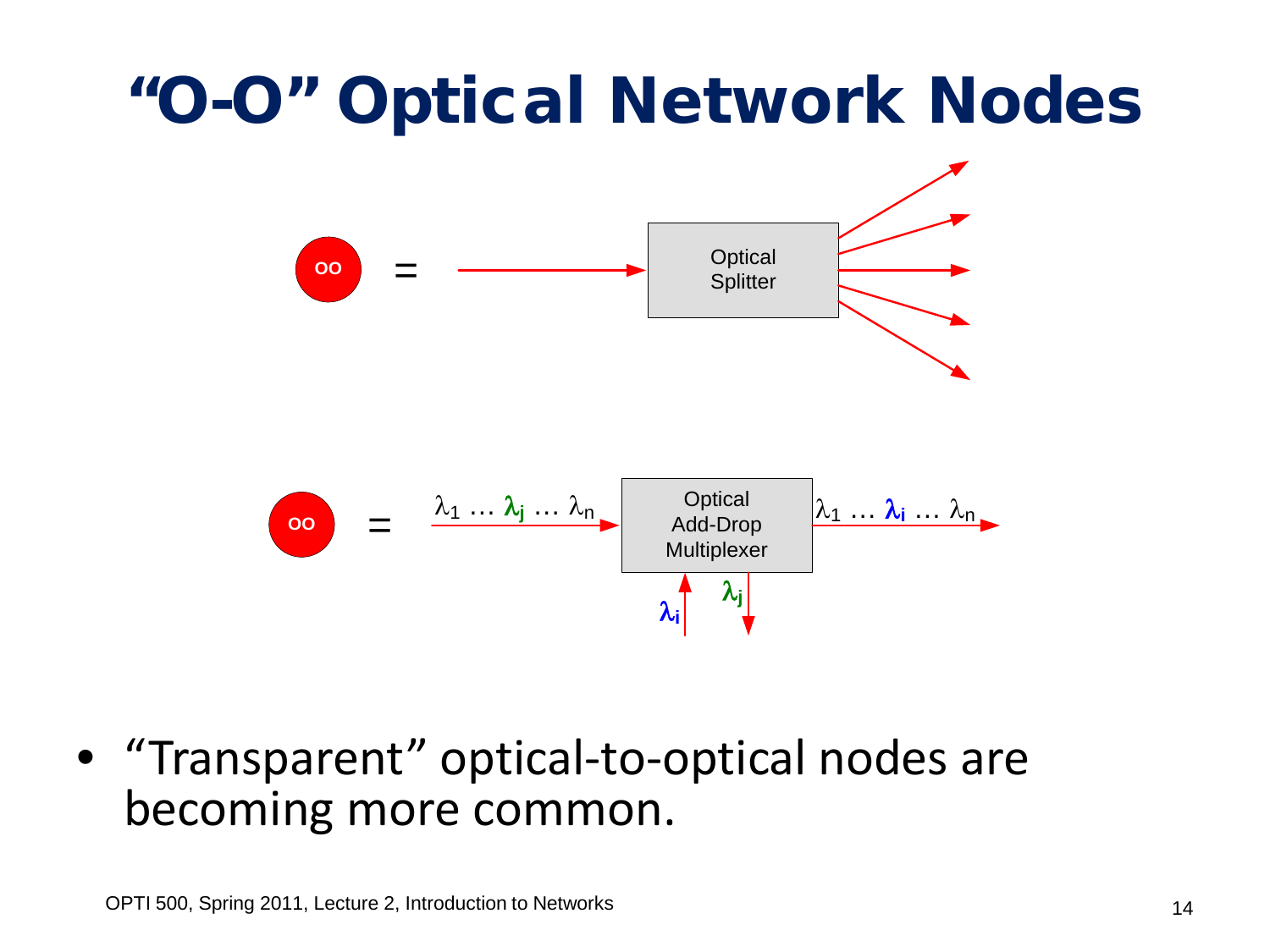## Telecommunication (Phone) **Networks**



• Phone networks are "Circuit Switched" meaning that links are allocated to phone call for the entire duration of the call.

OPTI 500, Spring 2011, Lecture 2, Introduction to Networks 15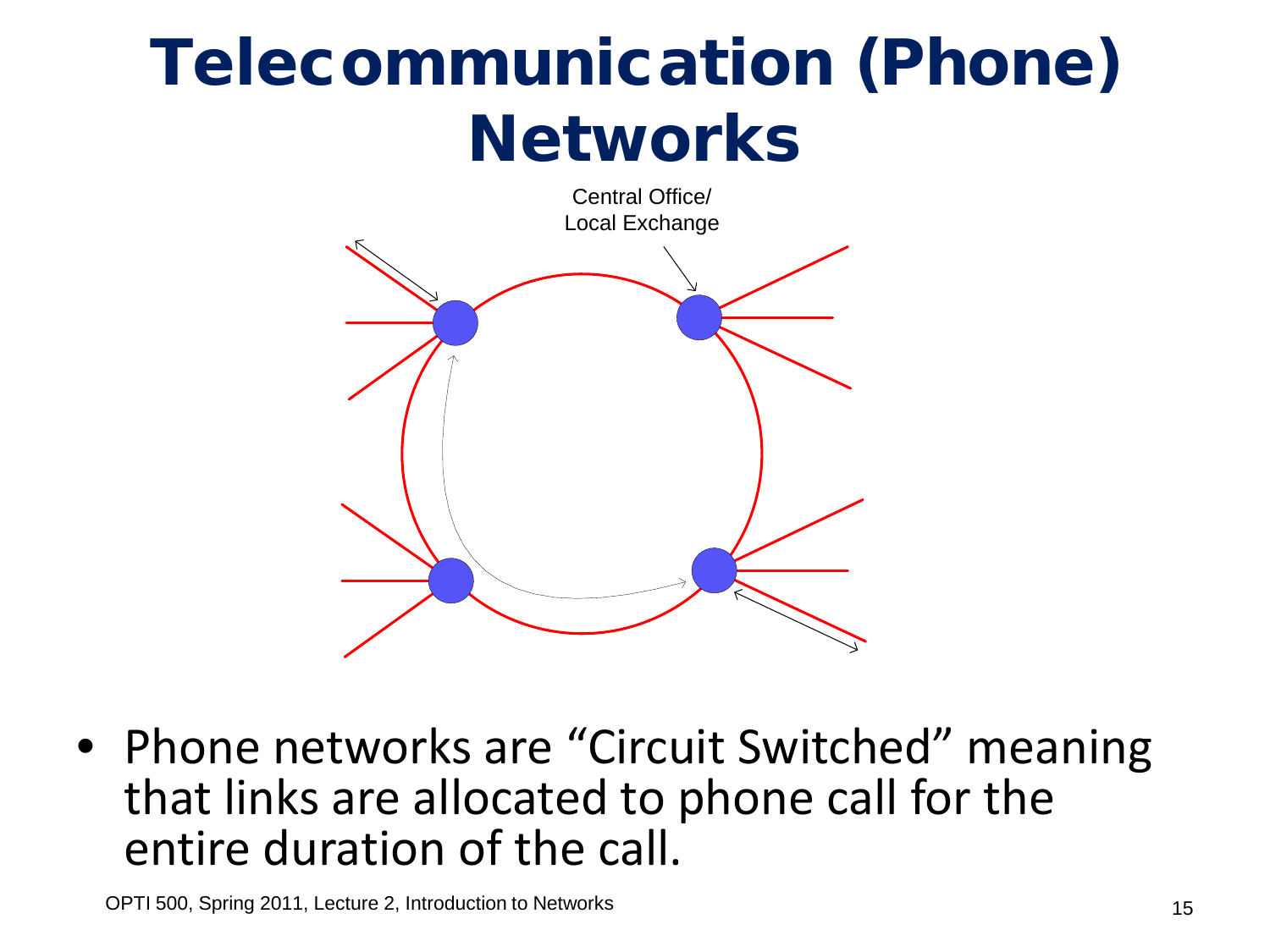# Time Division Multiplexing



• Time Division Multiplexing (TDM) combines lower data rate signals into higher data rate signals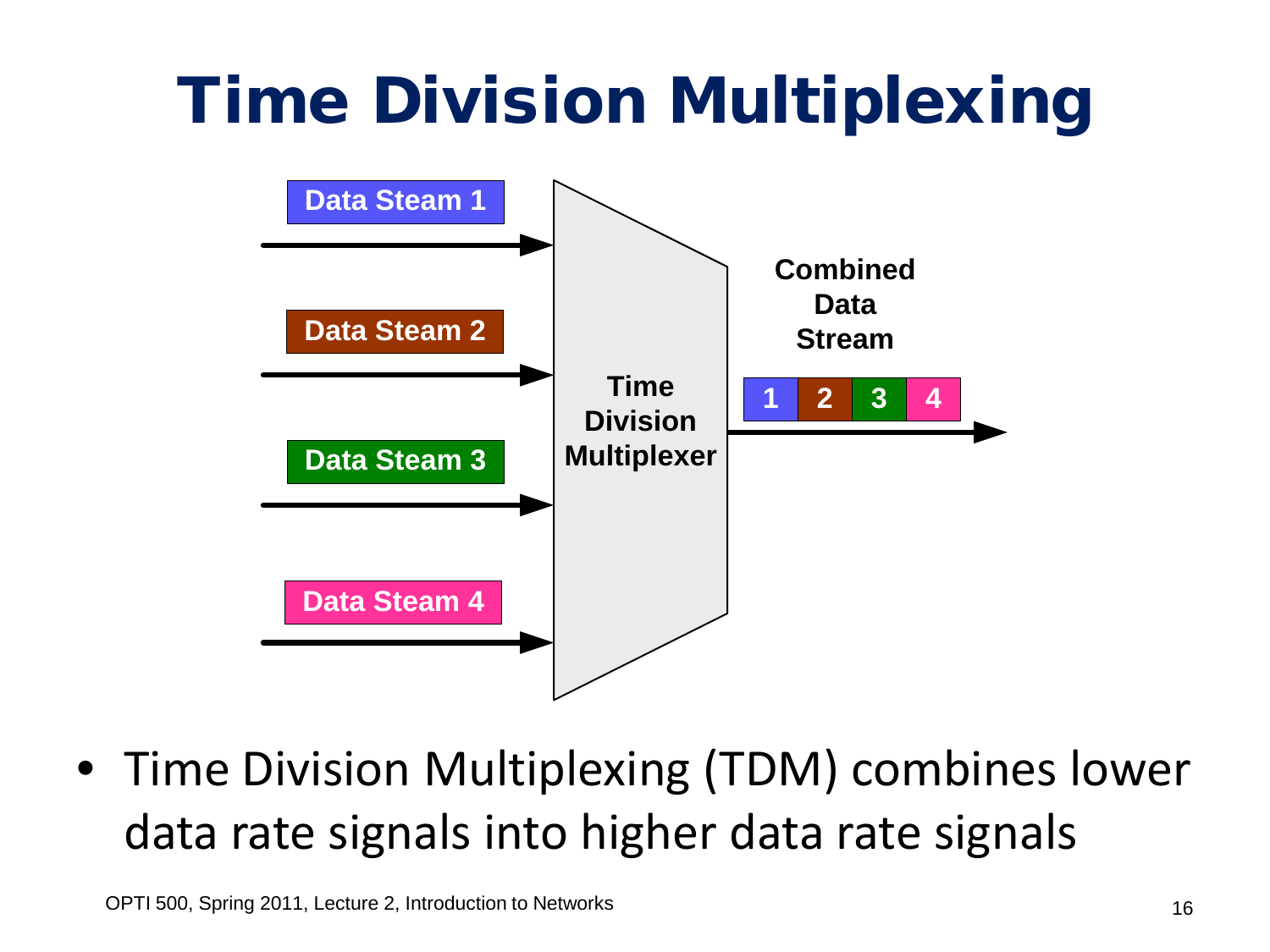# Time Division Multiplexing



- Many individual phone calls carried by Digital Service Level 0 (DS0) links can be multiplexed for transmission over long distances.
- An OC-1 (Optical Carrier 1) carries 672 phone calls.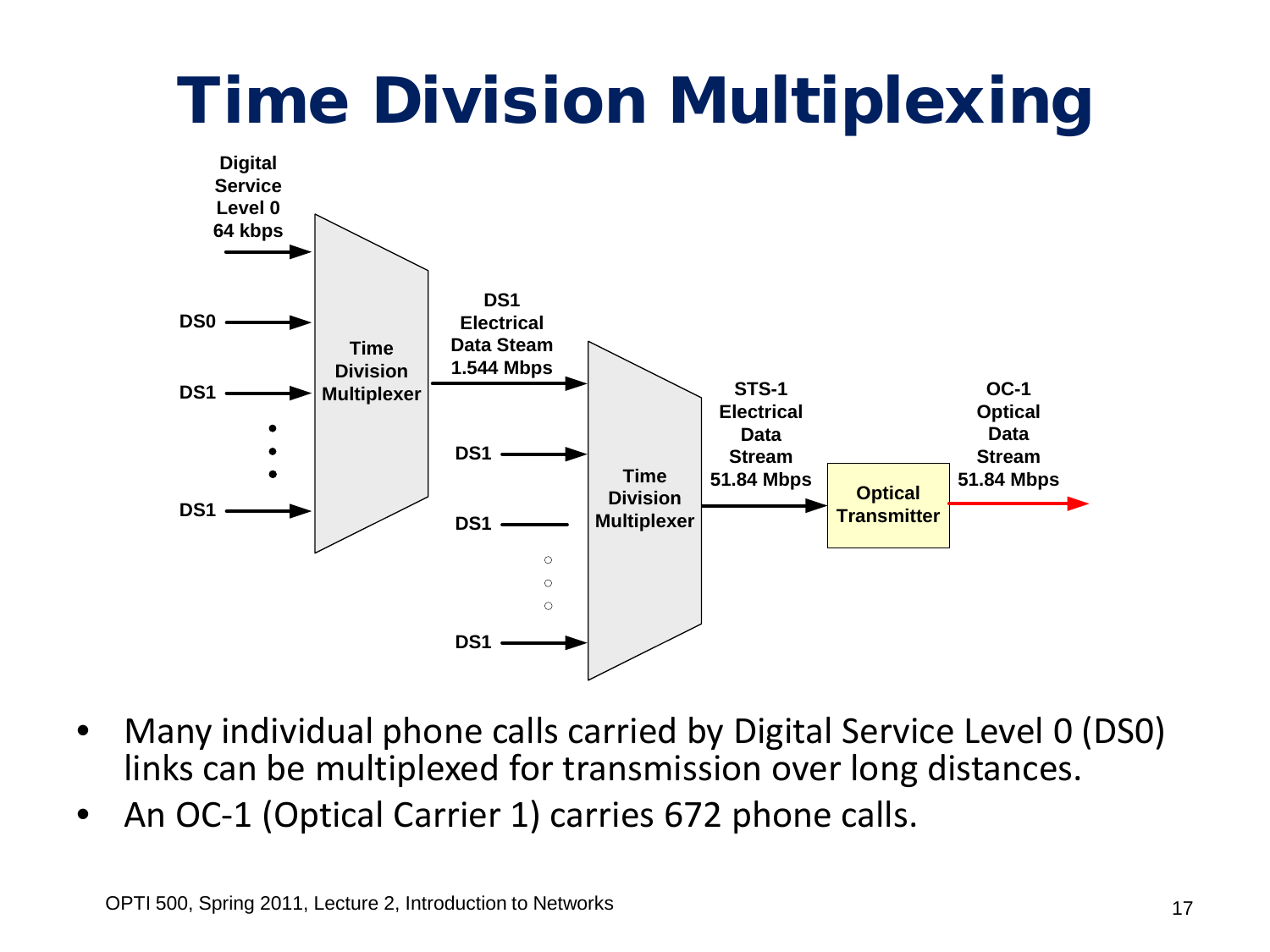# The Synchronous Optical Network (SONET) Hierarchy

| <b>Signal Designation</b> | <b>Data Rate (Mbps)</b> | <b>Phone Call Capacity</b> |
|---------------------------|-------------------------|----------------------------|
| $OC-1$                    | 51.84                   | 672                        |
| $OC-3$                    | 155.82                  | 2016                       |
| OC-12                     | 622.08                  | 8064                       |
| <b>OC-48</b>              | 2488.32                 | 32256                      |
| OC-192                    | 9953.28                 | 129024                     |
| <b>OC-768</b>             | 39,813.12               | 516096                     |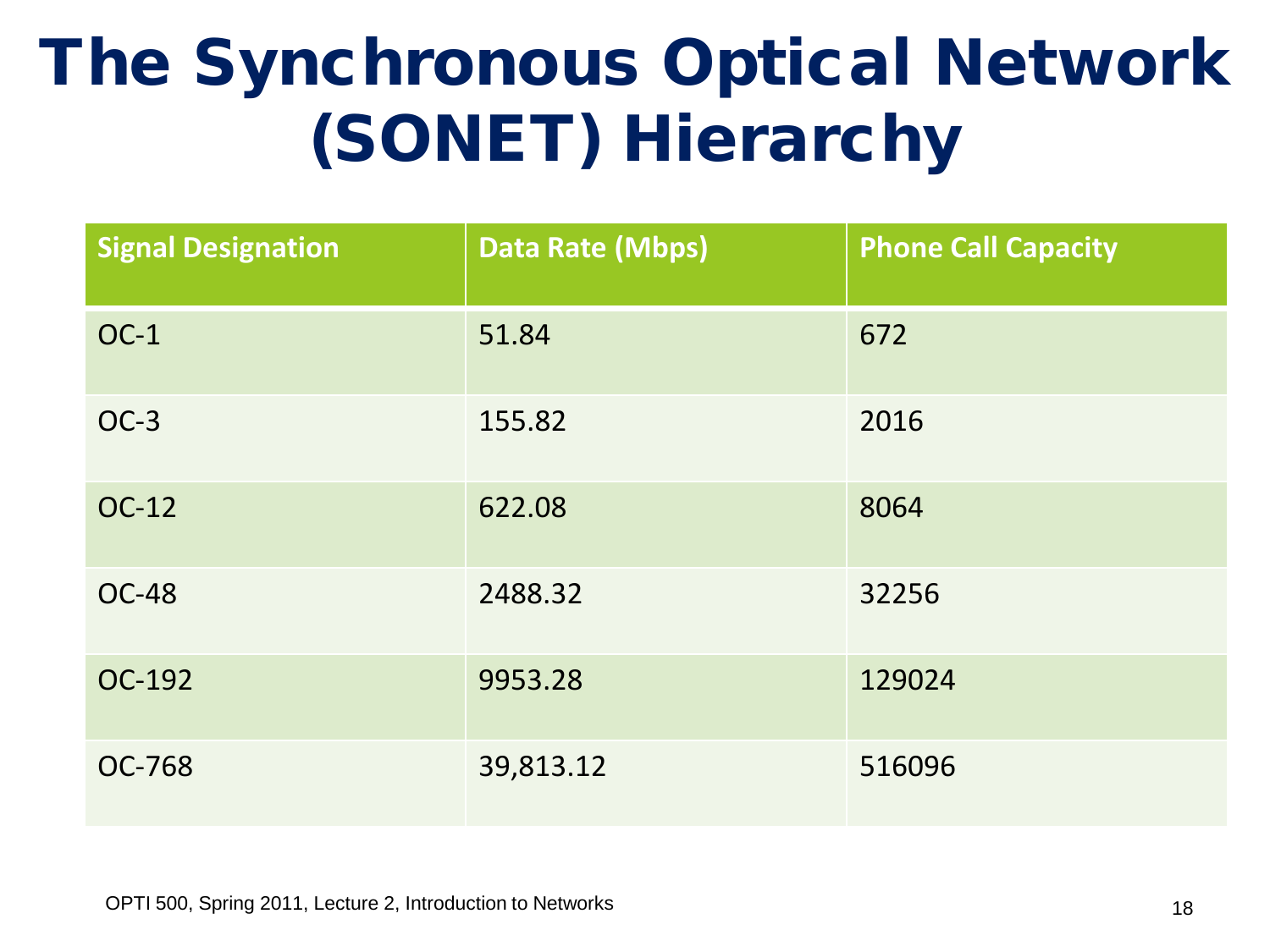# Wavelength Division Multiplexing



• A wavelength division multiplexed (WDM) link with 80 OC-192 wavelength channels operates at close to 1 Terabit per second and carries just over 10,000,000 simultaneous phone calls